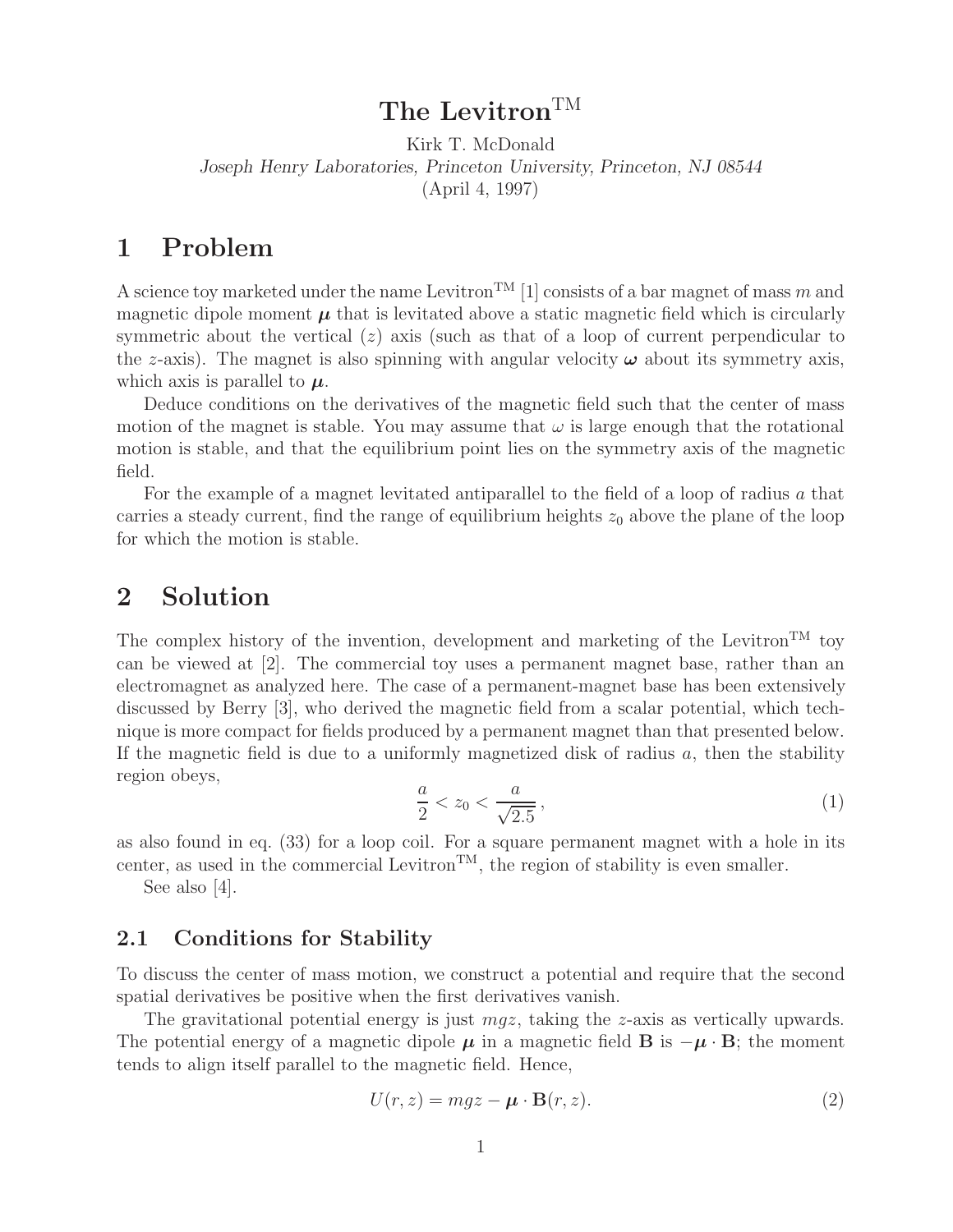For a simple circularly symmetric field,  $\mathbf{B}(r, z)$ , the equilibrium points will be on the z-axis of symmetry. (We ignore more complex fields that might lead to a ring of equilibrium points.) Then, the condition that  $(0, z_0)$  be an equilibrium point is,

$$
F_z = -\frac{\partial U(0, z_0)}{\partial z} = 0 = -mg + \mu \cdot \frac{\partial \mathbf{B}(0, z_0)}{\partial z}, \qquad (3)
$$

$$
F_r = -\frac{\partial U(0, z_0)}{\partial r} = 0 = \boldsymbol{\mu} \cdot \frac{\partial \mathbf{B}(0, z_0)}{\partial r}.
$$
 (4)

The conditions that this equilibrium be stable are,

$$
\frac{\partial^2 U(0, z_0)}{\partial z^2} = -\boldsymbol{\mu} \cdot \frac{\partial^2 \mathbf{B}(0, z_0)}{\partial z^2} > 0,
$$
\n(5)

$$
\frac{\partial^2 U(0, z_0)}{\partial r^2} = -\boldsymbol{\mu} \cdot \frac{\partial^2 \mathbf{B}(0, z_0)}{\partial r^2} > 0.
$$
\n(6)

Prior to more detailed analysis, we can learn several things from eqs. (3)-(6). Recalling (or rederiving, as is done below) that a cylindrically symmetric magnetic field has a radial component  $B_r$  that grows linearly with radius near the axis, while its axial component  $B_z$ drops off quadratically with radius, eq. (4) tells us that the magnetic dipole moment must be either parallel or antiparallel to the (axial) magnetic field at the equilibrium point. We desire the equilibrium point to be above the source of the magnetic field, so the device can operate on a tabletop. The magnitude of the magnetic field will decrease with increasing height, so if the axial magnetic field is positive, then  $\partial B_z(0, z_0)/\partial z$  will be negative, and eq. (3) tells us that the magnetic dipole must be antiparallel to field to obtain an upward force to balance that of gravity. Likewise, if  $B_z < 0$ , then  $\partial B_z(0, z_0)/\partial z > 0$ , and again the magnetic moment must be antiparallel to the field.

Since magnetic dipoles prefer to be parallel to an applied magnetic field, there must be some mechanism to insure that if the dipole is initially antiparallel it will remain so. Spinning the dipole rapidly about its axis has this effect.

Assuming that the spin keeps the dipole antiparallel to the local magnetic field vector (and not simply antiparallel to the symmetry axis), we can rewrite the stability conditions  $(5)-(6)$  as,

$$
\frac{\partial^2 B(0, z_0)}{\partial z^2} = \frac{\partial^2 B_z(0, z_0)}{\partial z^2} > 0
$$
\n(7)

$$
\frac{\partial^2 B(0, z_0)}{\partial r^2} = \frac{\partial^2 B_z(0, z_0)}{\partial r^2} + \frac{1}{B_0} \left( \frac{\partial B_r(0, z_0)}{\partial r} \right)^2 > 0,
$$
\n(8)

using  $B = \sqrt{B_r^2 + B_z^2}$ , and defining  $B_0 = B_z(0, z_0)$ . In arriving at (6), we note that since  $B_r(0, z) = 0$ , then  $\partial B_r(0, z)/\partial z = 0$  also.

The presence of the second term in eq. (8) is crucial for stability, since  $\partial^2 B_z(0, z_0)/\partial r^2 =$  $-(\partial^2 B_z(0, z_0)/\partial z^2)/2$  for axially symmetric magentic fields (see eq. (23). Hence, a key aspect of stability is that when the dipole moves off the symmetry axis, its magnetic moment aligns itself with the local magnetic field. The spin of the dipole enforces this condition, but only for a range of spin angular velocities. If the spin is too little, the nutations of the spin will provide insufficient alignment of the dipole with the field [3], and if the spin is too large the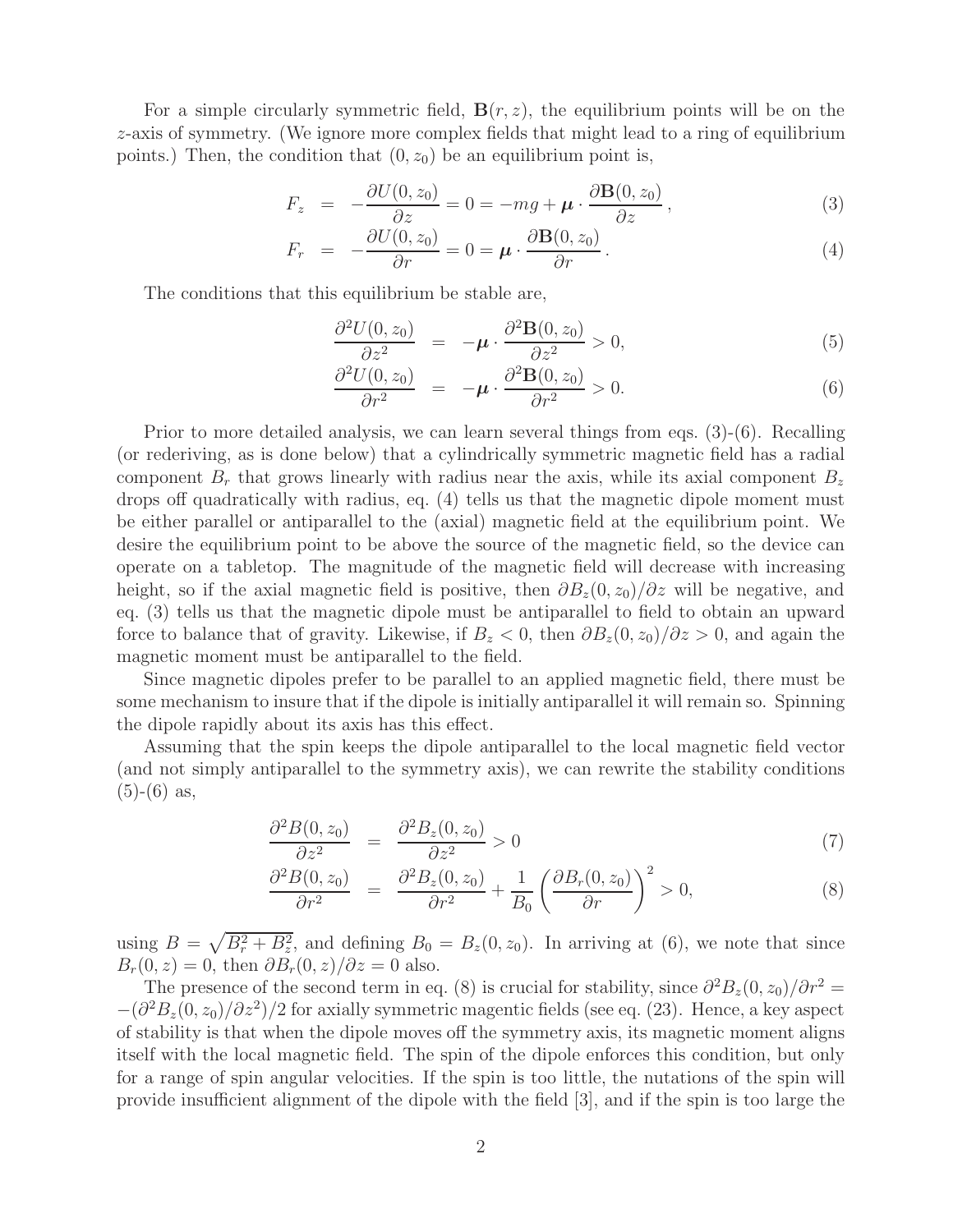precession frequency (12) will be less than the oscillation frequency, and the dipole cannot stay aligned with the local magnetic field [4].

The axial field due to a bounded source of magnetic field will have, in general, a profile something like a bell-curve. Near the source, the second derivative of the axial field will be negative, but at greater distances it becomes positive. So, condition (6) will lead to a minimum height for stability.

The stability condition (8) is the subtlest. The transverse profile of the axial component of the field will also have a shape like a bell-curve, so the first term of eq. (8) is negative. Without the second, positive term, stability would not be possible. That term arises only if the dipole tips so as to remain aligned with the field as it moves off the symmetry axis, as required by the physics of a spinning dipole. Even so, it is not evident that the second term is larger than the first. Indeed, in the more detailed argument below we will find that condition (8) is satisfied only close to the source, but that there is a small range of  $z_0$  for which both conditions (7) and (8) are satisfied.

#### **2.2 Spin Precession**

The motion of the spinning dipole about its center of mass is described by the torque equation,

$$
\frac{d\mathbf{L}}{dt} = \boldsymbol{\mu} \times \mathbf{B},\tag{9}
$$

where **L** is the angular momentum. In the limit of large spin angular velocity  $\omega$ , we may approximate,

$$
\mathbf{L} = I\boldsymbol{\omega} = I\omega\frac{\boldsymbol{\mu}}{\mu},\tag{10}
$$

where I is the moment of inertia about the symmetry axis (which is parallel to  $\mu$ ). Then, we can rewrite the torque equation as,

$$
\frac{d\boldsymbol{\mu}}{dt} = -\frac{\mu \mathbf{B}}{I\omega} \times \boldsymbol{\mu}.\tag{11}
$$

Hence, we see that the motion of the magnet relative to its center of mass consists of precession about the local direction of the magnetic field at angular velocity,

$$
\Omega = -\frac{\mu B}{I\omega}.\tag{12}
$$

In particular, we see that,

$$
\boldsymbol{\mu} \cdot \mathbf{B} = \text{ const } = \mu B \cos \theta_0, \tag{13}
$$

where  $\theta_0$  is the (constant) angle between  $\mu$  and **B**. We have seen that condition (4) requires that  $\cos \theta_0 = -1$ .

#### **2.3 Evaluation of the Field Derivatives**

To complete the problem, we express the magnitude of the field **B** in terms of only its zcomponent,  $B_z(0, z)$ . The approach is to use Maxwell's equations,  $\nabla \cdot \mathbf{B} = 0$  and  $\nabla \times \mathbf{B} = 0$ ,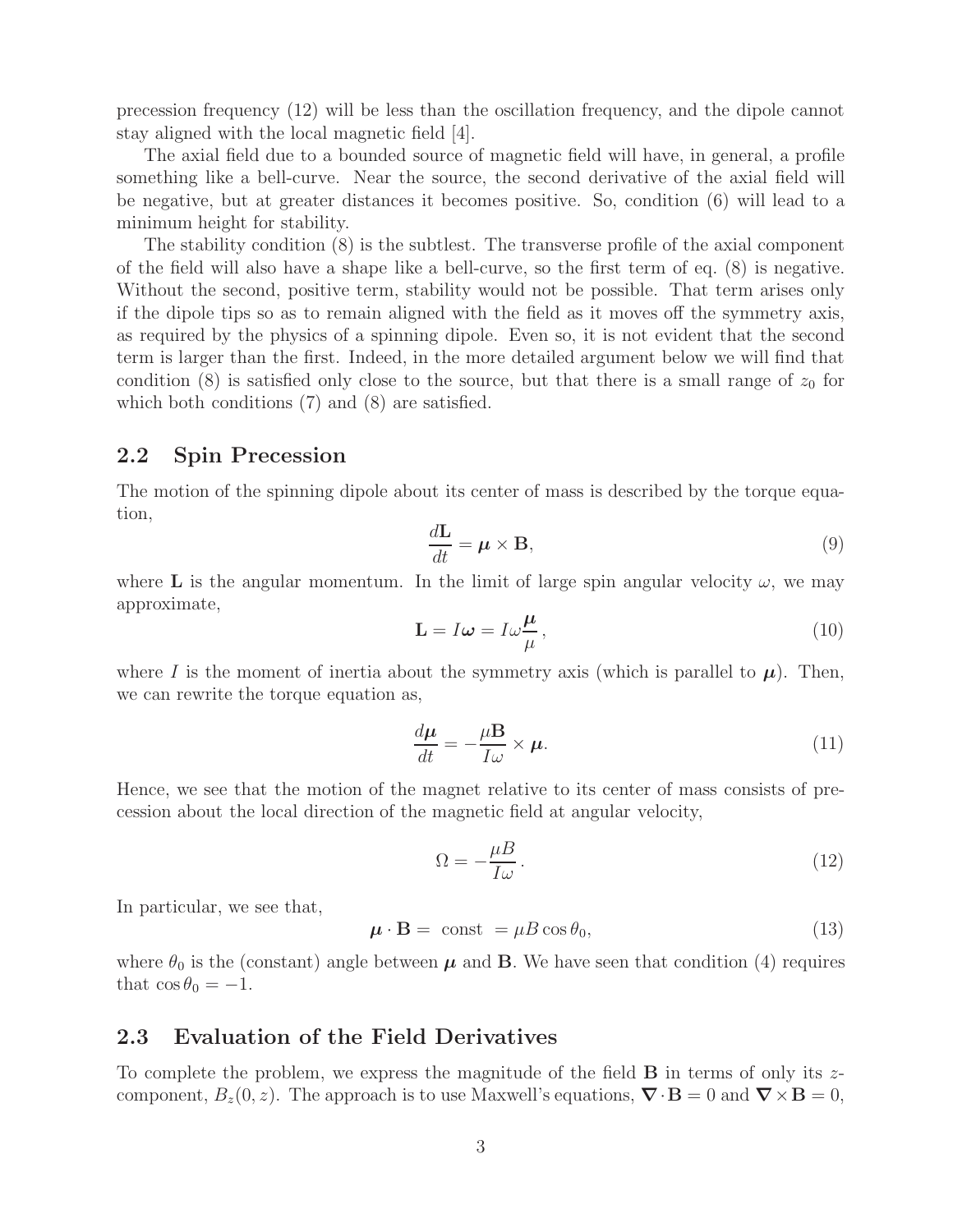to relate  $B_r$  to  $B_z$ . From the above, we see that we will use only the first and second derivatives of  $\bf{B}$ , so it suffices to use a series expansion to second order in r and z. Say,

$$
B_z(r, z) = B_0 + B_1(z - z_0) + B_2(z - z_0)^2 + B_3r + B_4r^2 + B_5r(z - z_0),
$$
 (14)

and,

$$
B_r(r, z) = C_0 + C_1(z - z_0) + C_2(z - z_0)^2 + C_3r + C_4r^2 + C_5r(z - z_0).
$$
 (15)

In cylindrical coordinates we have,

$$
\nabla \cdot \mathbf{B} = \frac{1}{r} \frac{\partial r B_r}{\partial r} + \frac{\partial B_z}{\partial z} = 0,
$$
\n(16)

and,

$$
(\mathbf{\nabla} \times \mathbf{B})_{\phi} = \frac{\partial B_r}{\partial z} - \frac{\partial B_z}{\partial r} = 0.
$$
 (17)

From eq. (16),

$$
\[C_0 + C_1(z - z_0) + C_2(z - z_0)^2\] / r + 2C_3 + 3C_4r + 2C_5(z - z_0) + B_1 + 2B_2(z - z_0) + B_5r = 0,
$$
\n(18)

and so,

$$
C_0 = C_1 = C_2 = 0
$$
,  $C_3 = -\frac{B_1}{2}$ ,  $C_4 = -\frac{B_5}{3}$ ,  $C_5 = -B_2$ . (19)

That is,

$$
B_r(r,z) = -\frac{B_1r}{2} - \frac{B_5r^2}{3} - B_2r(z-z_0).
$$
 (20)

Then, from eq.  $(17)$ ,

$$
-B_2r - B_3 - 2B_4r - B_5(z - z_0) = 0,
$$
\n(21)

and hence,

$$
B_3 = B_5 = 0, \quad B_4 = -\frac{B_2}{2}.
$$
\n<sup>(22)</sup>

Altogether,

$$
B_z(r, z) = B_0 + B_1(z - z_0) + B_2(z - z_0)^2 - \frac{B_2r^2}{2},
$$
\n(23)

and,

$$
B_r(r,z) = -\frac{B_1r}{2} - B_2r(z-z_0),\tag{24}
$$

accurate to second order in  $r$  and  $z$ .

With  $\cos \theta_0 = -1$ , the equilibrium condition (3) is now,

$$
-\frac{mg}{\mu} = \frac{\partial B(0, z_0)}{\partial z} = \frac{\partial B_z(0, z_0)}{\partial z} = B_1.
$$
\n(25)

The conditions (7)-(8) on the second derivatives of the potential now lead to,

$$
\frac{\partial^2 B_z(0, z_0)}{\partial z^2} = 2B_2 > 0,
$$
\n(26)

and,

$$
\frac{\partial^2 B_z(0, z_0)}{\partial r^2} + \frac{1}{B_0} \left( \frac{\partial B_r(0, z_0)}{\partial r} \right)^2 = -B_2 + \frac{B_1^2}{4B_0} > 0. \tag{27}
$$